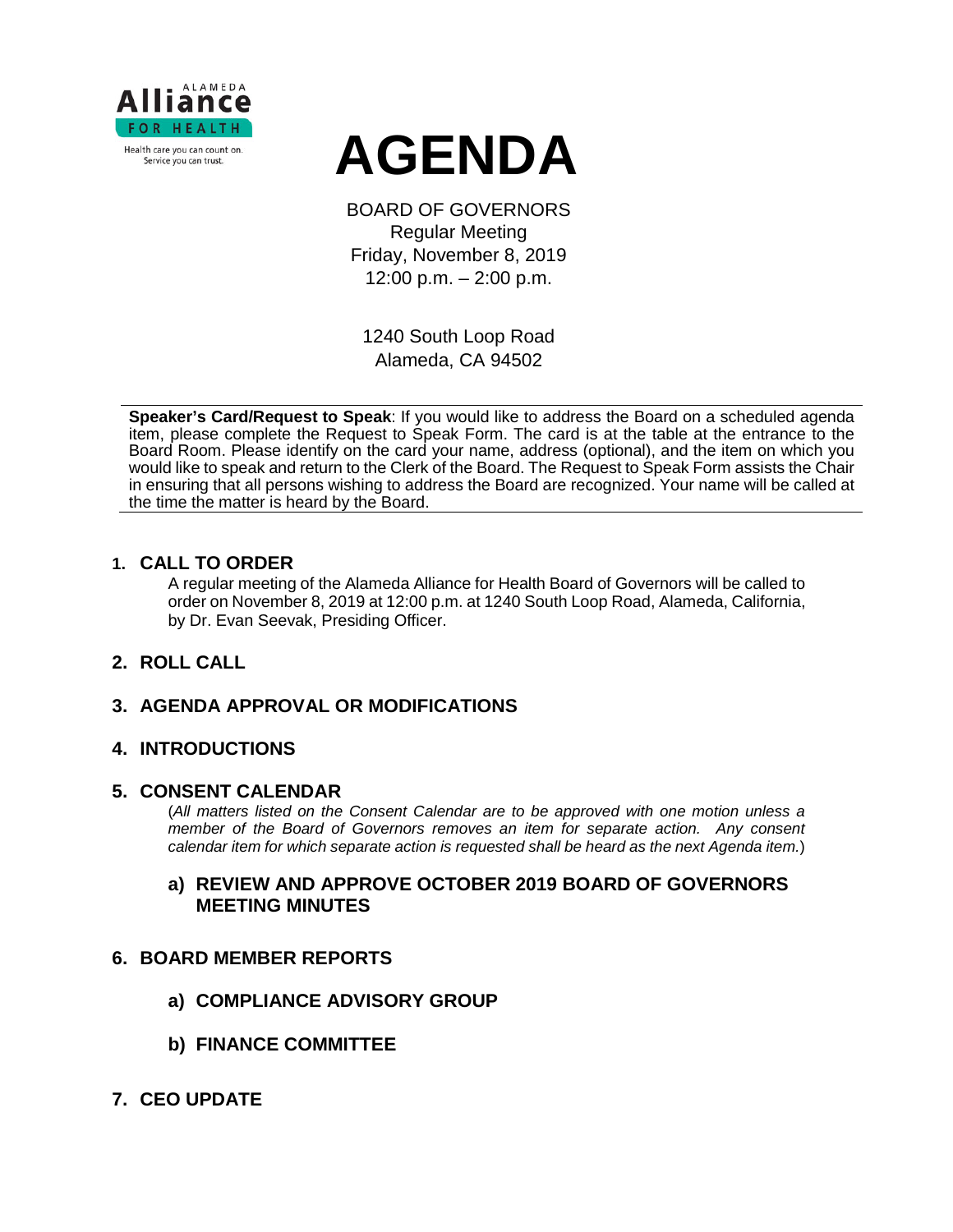- **8. BOARD BUSINESS**
	- **a) REVIEW AND APPROVE SEPTEMBER 2019 MONTHLY FINANCIAL STATEMENTS**
	- **b) MEDI-CAL TRANSPORTATION BENEFIT**
	- **c) DELEGATION OVERSIGHT**
	- **d) PROCUREMENT APPROVAL FOR HARDWARE AND SOFTWARE**
- **9. STANDING COMMITTEE UPDATES**
	- **a) PEER REVIEW AND CREDENTIALING COMMITTEE**
- **10.STAFF ADVISORIES ON BOARD BUSINESS FOR FUTURE MEETINGS**
- **11. PUBLIC COMMENTS (NON-AGENDA ITEMS)**
- **12.CLOSED SESSION**
	- **a) EXISTING LITIGATION: PARAGRAPH (1) OF SUBDIVISION (D) SECTION 54956.9; 1 CASE: IN THE MATTER OF SILINGO V MOBILE MEDICAL EXAM, ET AL. CASE # SACV13-1348-FMO (SHX).**
	- **b) POTENTIAL LITIGATION: PARAGRAPH (2) OF SUBDIVISION (D) OF SECTION 54956.9: THREE CASES.**
	- **c) MATTERS PERTAINING TO CONTRACTS PURSUANT TO SUBDIVISION (c) OF GOVERNMENT CODE SECTION 54956.87.**

## **13.ADJOURNMENT**

# **NOTICE TO THE PUBLIC**

The foregoing does not constitute the final agenda. The final agenda will be posted no later than 24 hours prior to the meeting date.

The agenda may also be accessed through the Alameda Alliance For Health's Web page at [www.alamedaalliance.org](http://www.alamedaalliance.org/)

#### **NOTICE TO THE PUBLIC**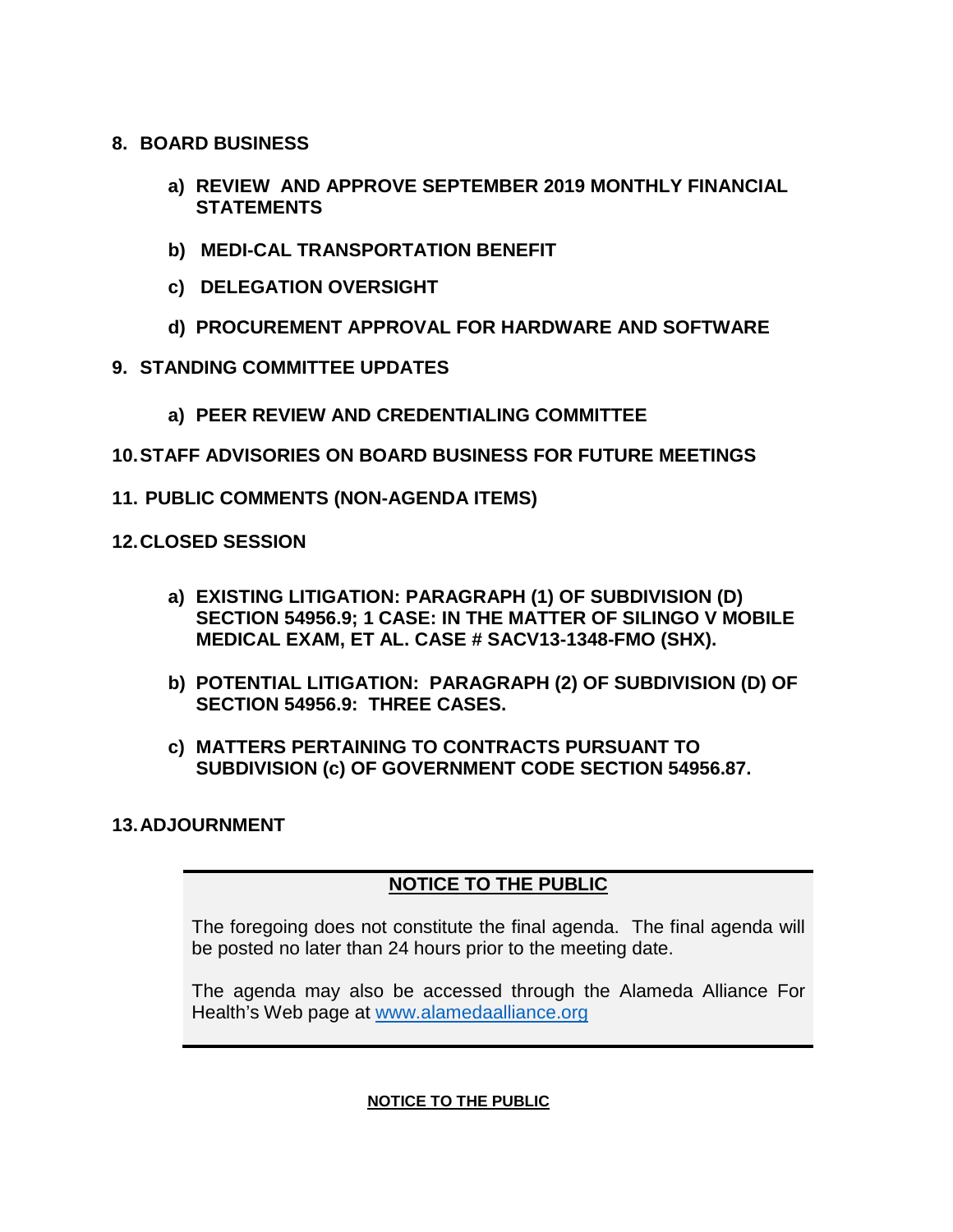**At 1:45 p.m.,** the Board of Governors will determine which of the remaining agenda items can be considered and acted upon prior to 2:00 p.m., and will continue all other items on which additional time is required until a future Board meeting. All meetings are scheduled to terminate at 2:00 p.m.

The Board meets regularly on the second Friday of each month in the Alameda Alliance for Health Offices located 1240 S. Loop Road, Alameda, California. Meetings begin at 12:00 noon, unless otherwise noted. Meeting agendas and approved minutes are kept current on the Alameda Alliance for Health's website at [www.alamedaalliance.org.](http://www.alamedaalliance.org/)

An agenda is provided for each Board of Governors meeting, which list the items submitted for consideration. Prior to the listed agenda items, the Board may hold a study session to receive information or meet with another committee. A study session is open to the public; however, no public testimony is taken and no decisions are made. Following a study session, the regular meeting will begin at 12:00 noon. At this time, the Board allows oral communications from the public to address the Board on items NOT listed on the agenda. Oral comments to address the Board of Governors are limited to three minutes per person.

Staff Reports are available at the Alameda Alliance for Health Offices located 1240 S. Loop Road for public review and copying. Please call the Clerk of the Board at 510-747-6160 for assistance or any additional information.

**Additions and Deletions to the Agenda:** Additions to the agenda are limited by California Government Code Section 54954.2 and confined to items that arise after the posting of the Agenda and must be acted upon prior to the next Board meeting. For special meeting agendas, only those items listed on the published agenda may be discussed.

The items on the agenda are arranged in three categories: Consent Calendar: These are relatively minor in nature, do not have any outstanding issues or concerns, and do not require a public hearing. All consent calendar items are considered by the Board as one item and a single vote is taken for their approval, unless an item is pulled from the consent calendar for individual discussion. There is no public discussion of consent calendar items unless requested by the Board of Governors. Public Hearings: This category is for matters that require, by law, a hearing open to public comment because of the particular nature of the request. Public hearings are formally conducted and public input/testimony is requested at a specific time. This is your opportunity to speak on the item(s) that concern you. If, in the future, you wish to challenge in court any of the matters on this agenda for which a public hearing is to be conducted, you may be limited to raising only those issues which you (or someone else) raised orally at the public hearing or in written correspondence received by the Board at or before the hearing. Board Business: Items in this category are general in nature and may require Board action. Public input will be received on each item of Board Business.

**Public Input:** If you are interested in addressing the Board, please fill out a form provided at the meeting with your full name and address. These forms are submitted to the Clerk of the Board at the front of the room. The Chair of the Board will call your name to speak when your item is considered. When you speak to the Board, state your full name and address for the record.

**Supplemental Material Received After The Posting Of The Agenda:** Any supplemental writings or documents distributed to a majority of the Board regarding any item on this agenda after the posting of the agenda will be available for public review Alameda Alliance for Health Offices located 1240 S. Loop Road, during normal business hours. In addition, such writings or documents will be made available for public review at the respective public meeting.

**Submittal of Information by Members of the Public for Dissemination or Presentation at Public Meetings (Written Materials/handouts):** Any member of the public who desires to submit documentation in hard copy form may do so prior to the meeting or at the time he/she addresses the Board of Governors. Please provide 15 copies of the information to be submitted and file with the Clerk of the Board at the time of arrival to the meeting. This information will be disseminated to the Board of Governors at the time testimony is given.

**Americans With Disabilities Act (ADA)**: It is the intention of the Alameda Alliance for Health to comply with the Americans with Disabilities Act (ADA) in all respects. If, as an attendee or a participant